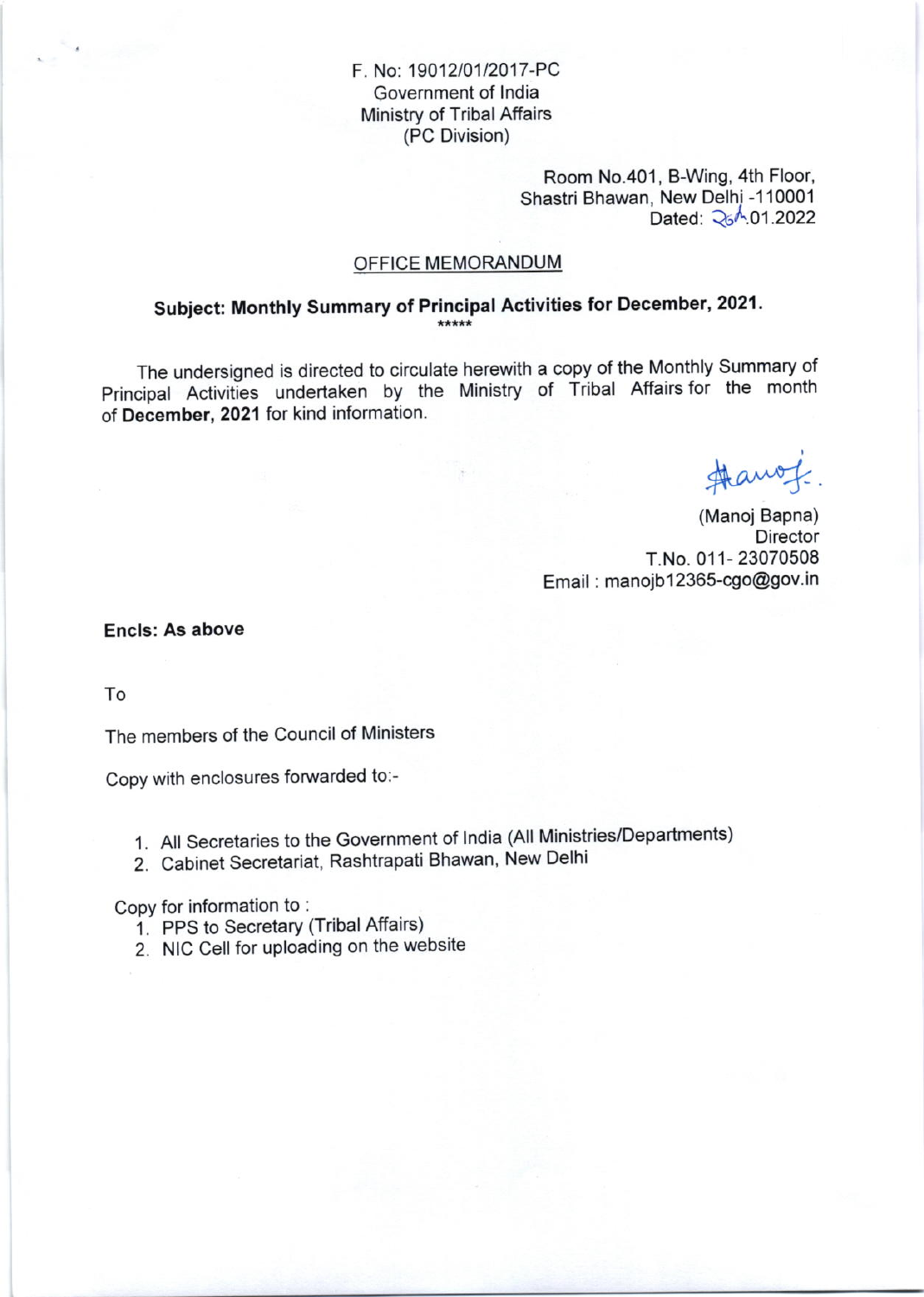# Government of lndia Ministry of Tribal Affairs

# Subject: Monthly Summary of Principal Activities for Decomber, 2021.

This is regarding important activities of Ministry of Tribal Affairs during the month of December, 2021.

# Eklawa Model Residential Schools (EMRs)

2. The Project Appraisal Committee (PAC) meeting with 11 States to consider the proposals submitted under Grants under Article 275(1) was held during the month.

2.1 Note for Cabinet Committee for Economic Atfairs for continuation of the Scheme of EMRS from 2021-22 to 2025-26, approved by Hon'ble Minister of Tribal Affairs was submitted to the Cabinet Secretariat for consideration during the month

2.2. <sup>A</sup>meeting to review the implementation of EMRS Scheme was held during the month.

# National Scheduled Tribes Finance and Development Corporation (NSTFDC)

3. National Scheduled Tribes Finance and Development Corporation (NSTFDC) provides concessional financial assistance to eligible Scheduled Tribes for undertaking Self-Empowerment Venture. NSTFDC channelizes its funds through Government owned State Channelizing Agencies (SCAS), nominated by the respective State/ UT Governments, National cooperative Development Corporation, certain PSU Banks, Regional Rural Banks and others. ln this regard, the status of targets and achievements for the year 2021-22 is as under:

|                |              |                               |                                 | $(3\overline{5})$ in crore)              |
|----------------|--------------|-------------------------------|---------------------------------|------------------------------------------|
| $ S $ .<br>No. | <b>Items</b> | <b>Financial Year 2021-22</b> |                                 | Performance during the                   |
|                |              | Annual<br><b>Target</b>       | Achievement as on<br>31.12.2021 | corresponding period of<br>previous year |
|                | Sanction     | 250.00                        | 139.16                          | 241.22                                   |
|                | Disbursement | 220.00*                       | 104.31                          | 65.14                                    |

" lnitially, based on estimated fund availabiiity, it was estimated that the Corporation would be able to disburse approx. Rs. 22O.OO crore However, disbursement target for the year 2021-22 is yet to be finalised by the Deptt. of Public Enterprises.

^ During the month of December, 202'1, the Corporation sanctioned projects worth ₹ 14.02 crore and disbursed ₹ 8.69 crore.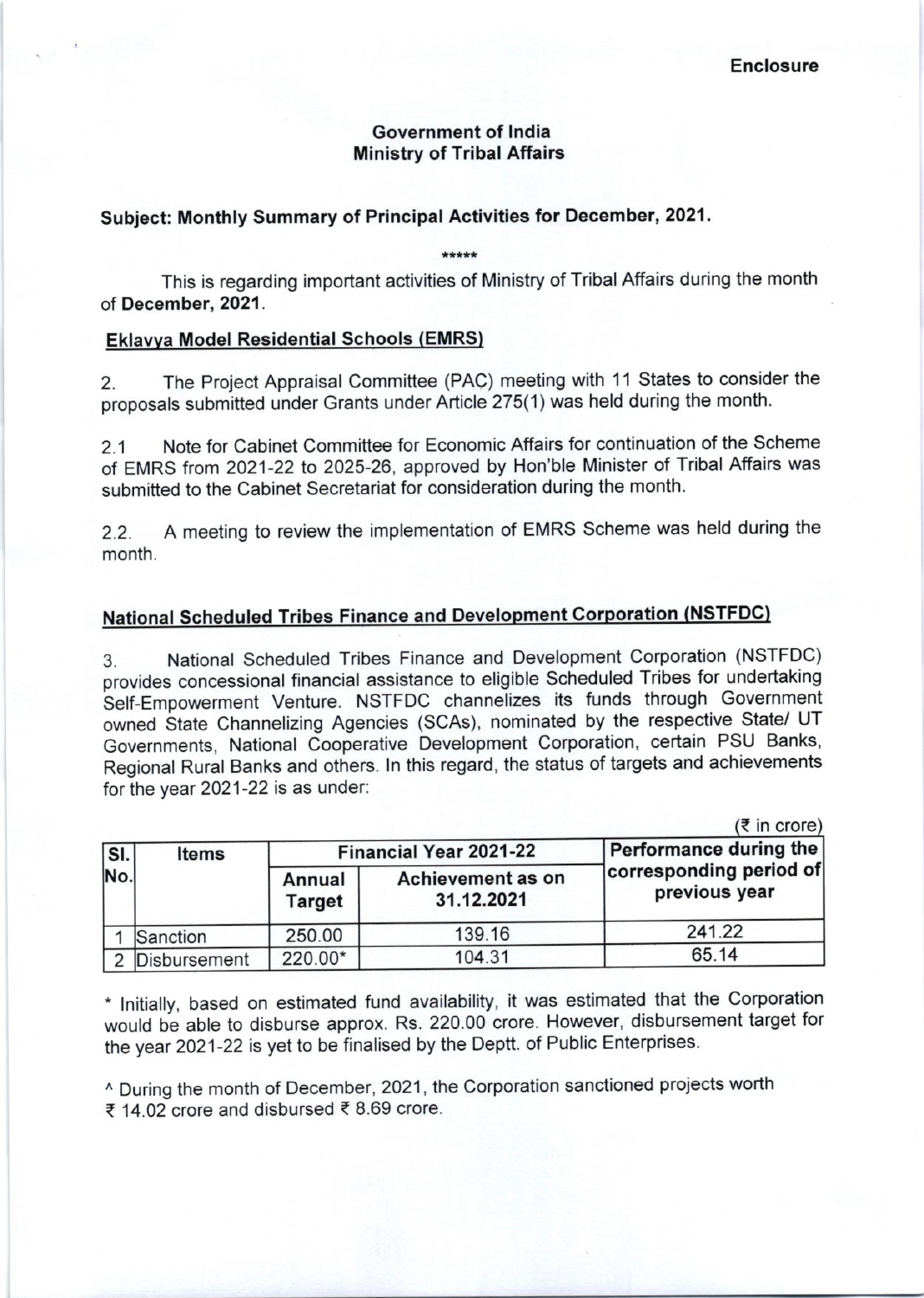3.1 During the month, officials of NSTFDC attended Awareness Camps organised by TRIFED at Khunta and Rairangpur Blocks of Mayurbhanj district (Odisha) in the august presence of Shri BishweswarTudu, Hon'ble Minister of State for Tribal Affairs.

3.2 Officials of NSTFDC visited Regional Office of Central Bank of lndia for identification of eligible refinance cases at Chhindwara (Madhya Pradesh).

3.3 During the month, 87<sup>th</sup> Board Meeting and 20<sup>th</sup> AGM of the Corporation were held.

#### Forest Riqhts Act

4. Under the Scheduled Tribes and Other Traditional Forest Dwellers (Recognition of Forest Rights) Act, 2006 as per information received from State Governments, till 31.08.2021; 42,64,959 claims (41,14,626 individual and 1,50,333 community claims) have been filed and 20,00,628 titles (19,23,354 individual and 77,274 community claims) have been distributed. A total of 37,84,336 (88.73%) claims have been disposed of

## Particularly Vulnerable Tribal Groups (PVTG)

5. Project Appraisal Committee (PAC) meeting was held on 28.12.2021 with 04 States for appraisal of their Annual Plan 2021-22/ additional proposals (2021-22)

5.1 Review meeting on issue related to CCD Plan (2021-22)/ Pending UCs/ Status of SNA compliance in r/o PWGS was held on 23.12.2021 with States through Virtual Conference mode.

# **Constitutional and Legal matters**

6. The Cabinet in its meeting held on 22.12.2021, approved the following:

- Proposal to amend The Constitution (Scheduled Castes) Order, 1950 and The i. Constitution (Scheduled Tribes) Order, 1950 in relation to the State of Jharkhand.
- ii. Proposal to amend The Constitution (Scheduled Tribes) Order, 1950 in relation to the State of Tripura.
- iii. Proposal to amend The Constitution (Scheduled Castes) Order, 1950 and The Constitution (Scheduled Tribes) (Uttar Pradesh) Order, 1967.